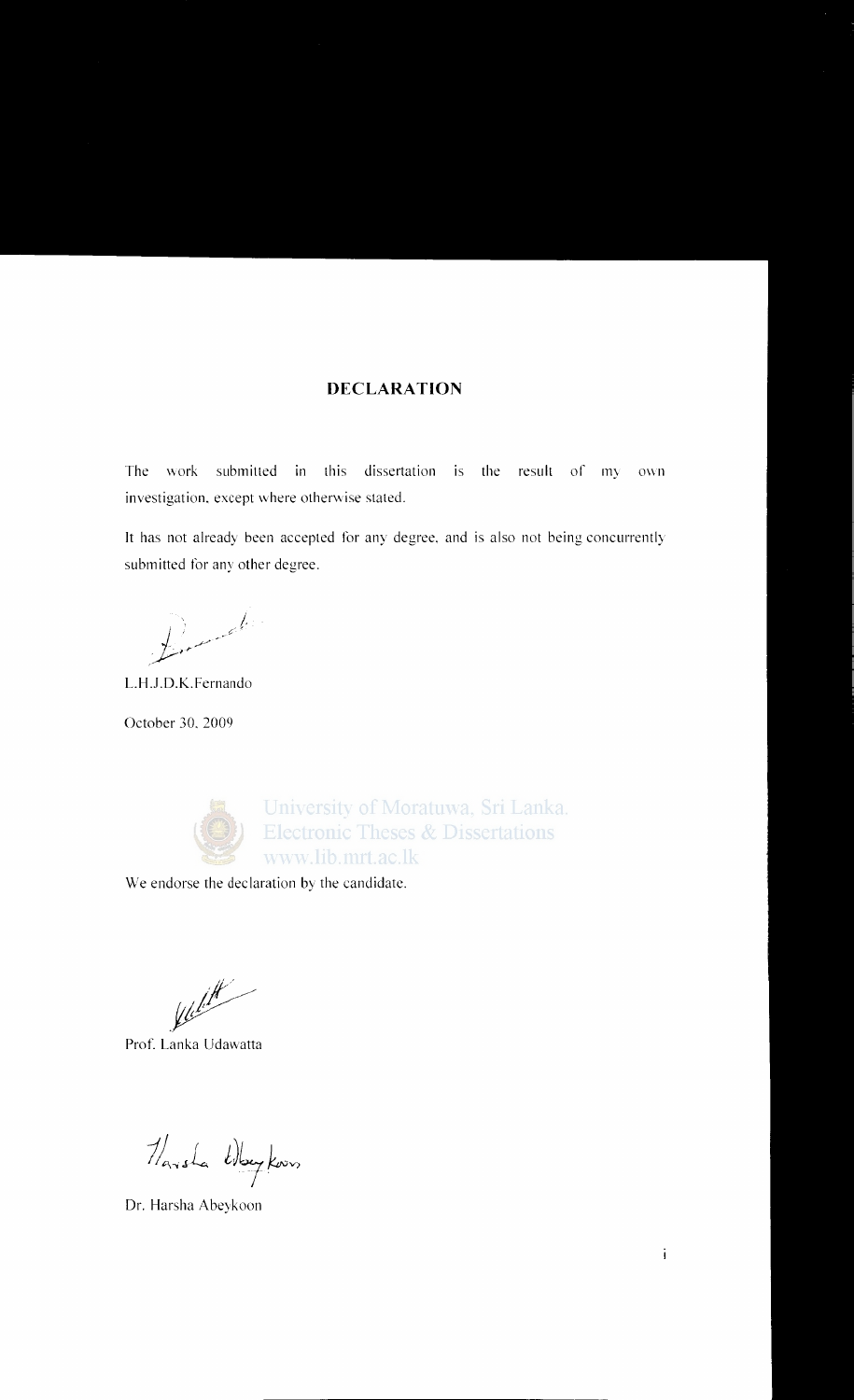## **CONTENTS**

## Page

| $\mathbf{I}$   |       | Introduction |                                                                        |
|----------------|-------|--------------|------------------------------------------------------------------------|
|                | 1.1   |              |                                                                        |
|                | 1.2   |              |                                                                        |
|                | 1.3   |              |                                                                        |
|                | 1.4   |              |                                                                        |
| 2              |       |              | Fundamentals of pushing object                                         |
|                | 2.1   |              |                                                                        |
|                | 2.2   |              |                                                                        |
|                | 2.3   |              |                                                                        |
|                | 2.4   |              |                                                                        |
|                | 2.4.1 |              |                                                                        |
|                | 2.4.2 |              |                                                                        |
| $\overline{3}$ |       |              | Methodology of finding Centre of Friction of an Object Lations 16      |
|                | 3.1   |              |                                                                        |
|                | 3.2   |              | Zigzag movement of the robot and detection of the COF of the object 21 |
| $\overline{4}$ |       |              | Development of the Mobile Robot                                        |
|                | 4.1   |              |                                                                        |
|                | 4.2   |              |                                                                        |
|                | 4.3   |              |                                                                        |
|                | 4.3.1 |              |                                                                        |
|                | 4.3.2 |              |                                                                        |
|                | 4.3.3 |              |                                                                        |
|                | 4.3.4 |              |                                                                        |
|                | 4.4   |              | Generation of the 50Hz PWM signal using the 250Hz PWM output of the    |
|                |       |              |                                                                        |
|                |       |              | ii                                                                     |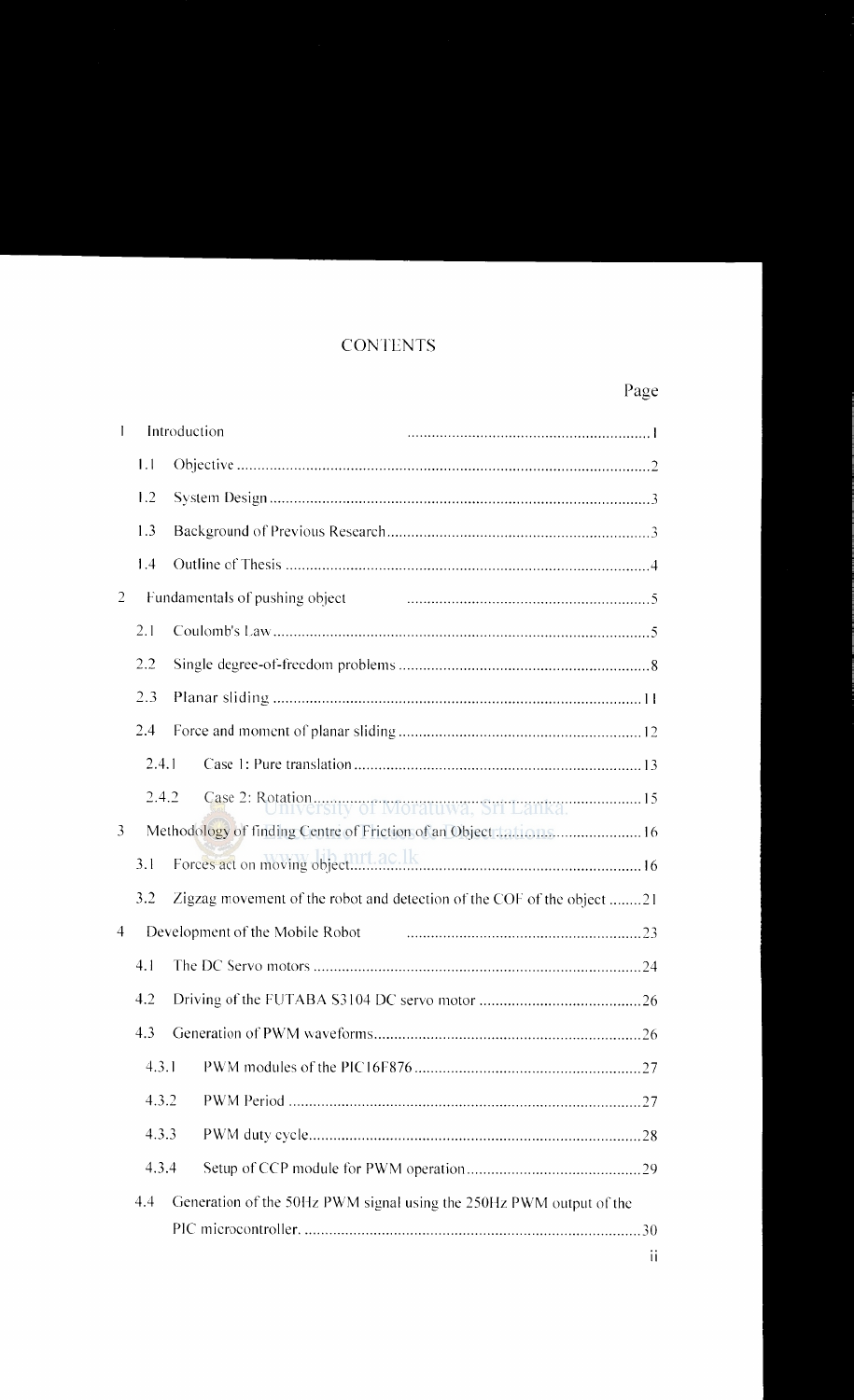|            | 4.5 |                                                                             |  |  |
|------------|-----|-----------------------------------------------------------------------------|--|--|
|            | 4.6 |                                                                             |  |  |
|            | 4.7 |                                                                             |  |  |
|            | 4.8 |                                                                             |  |  |
|            | 4.9 | Basic block diagram of the mobile robot control circuit 35                  |  |  |
|            |     |                                                                             |  |  |
| 5.         |     | Results and Analysis                                                        |  |  |
|            | 5.1 | Test 1: Effect on positive PWM width and the steady state object position39 |  |  |
|            | 5.2 |                                                                             |  |  |
| 6          |     | Conclusion and Recommendation                                               |  |  |
| References |     |                                                                             |  |  |
|            | 6.1 |                                                                             |  |  |



University of Moratuwa, Sri Lanka. Electronic Theses & Dissertations www.lib.mrt.ac.lk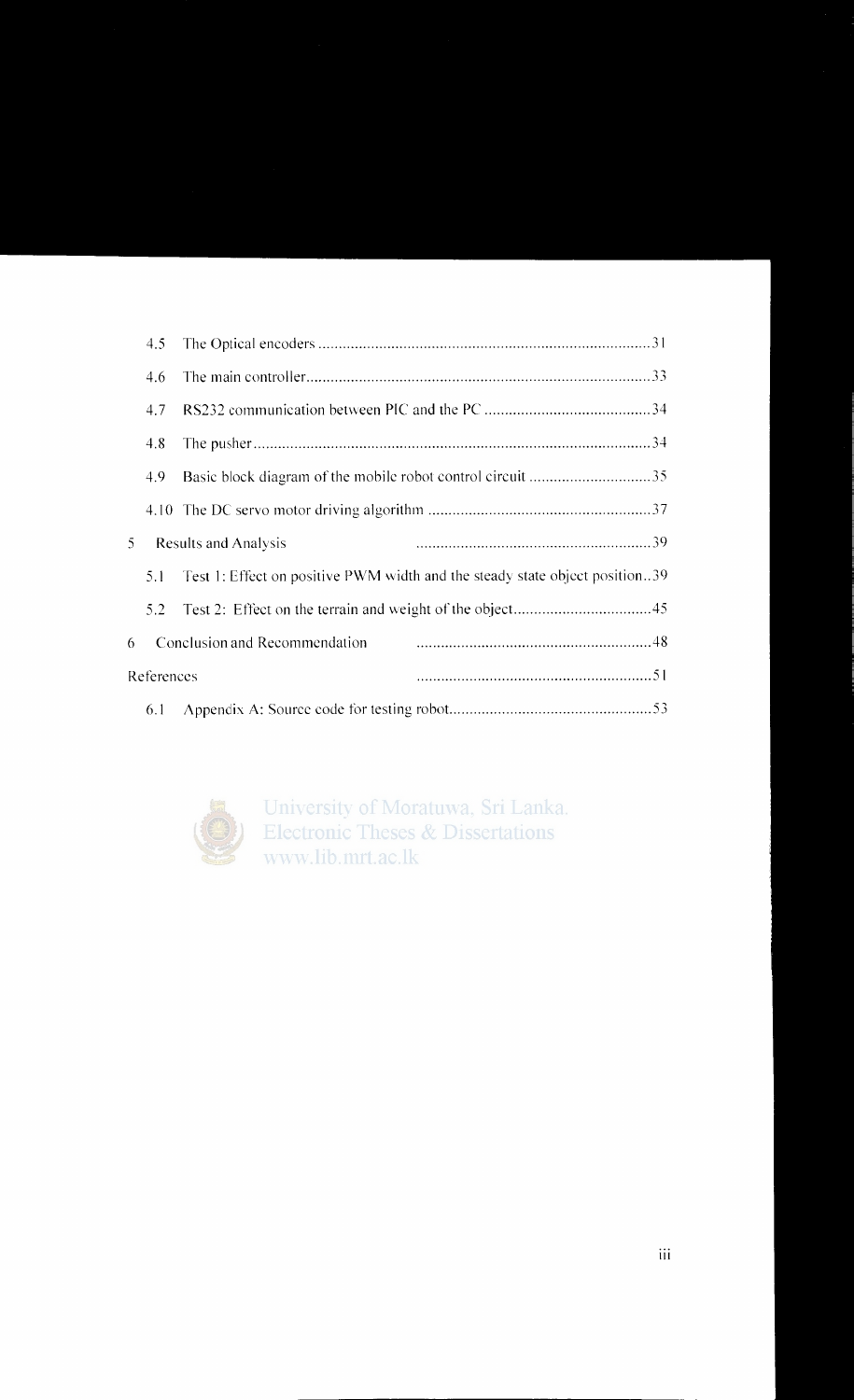### **Acknowledgement**

I would like to express my sincere gratitude to my thesis supervisor Prof. Lanka Udawatta and the co supervisor Dr Harsha Abeykoon for the ingenious commitment. encouragement and highly valuable advice provided to me. Their rigorous attitudes to do the research and inspire thinking to solve problems are invaluable for my professional career.

I would also wish to express my indebtedness to the Arthur C Clarke Institute for Modern Technologies (ACClMT) for providing me the necessary lab facilities for this research. I wish to thank Mr. Saraj Gunasekara. Head of the Space Applications Division. Mr. Shiran Welikala. Industrial Manager and other colleagues of ACCIMT who helped me in different stages of the project.

Special thanks go to Prof.Nihal Kularatna. senior lecturer of University of Waikato who always encourages me to progress my research work while giving me the necessary advices.

My thanks also go to my beloved mother Karunawathie Silva and late father Wilton Fenando. who bless and encourage me all the time.

My deepest gratitude is also extended towards my family and of course to my beloved wife Chamarie, for her consistent love, support, understanding, encouragement, and for the life we experience together. both in our good times and hard times. Without your support this would never have happened!

Last but not the least: I would like to thank all the staff members of the Department of Electrical Engineering of University of Moratuwa for their great contribution in conducting post graduate course in "'Industrial Automation".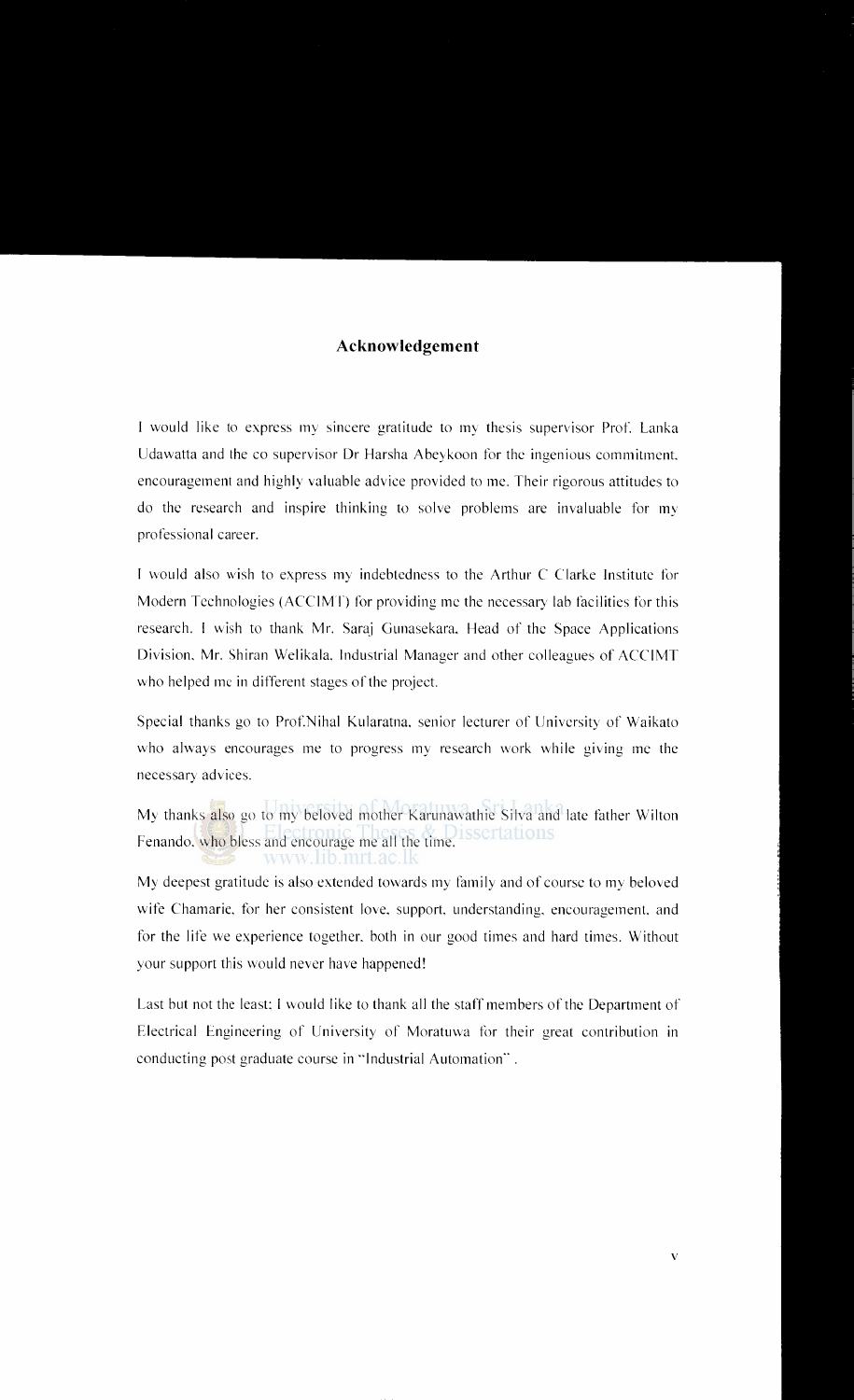# List of Figures

| Page<br>Figure                                                                        |
|---------------------------------------------------------------------------------------|
|                                                                                       |
|                                                                                       |
|                                                                                       |
|                                                                                       |
|                                                                                       |
|                                                                                       |
|                                                                                       |
|                                                                                       |
|                                                                                       |
| Figure 3-3. Several points of contact between plate and the object 19                 |
|                                                                                       |
|                                                                                       |
|                                                                                       |
|                                                                                       |
|                                                                                       |
|                                                                                       |
|                                                                                       |
|                                                                                       |
|                                                                                       |
| Figure 4-8 Circuit diagram of 50Hz PWM output from 250Hz PWM waveform31               |
|                                                                                       |
| Figure 4-10 Photo reflector module mounted near the DC servo motor32                  |
| Figure 4-11. Mounting the encoder unit to the servo motor unit32                      |
|                                                                                       |
| Figure 4-13. The object pushing plate attached to the Mobile Robot 34                 |
|                                                                                       |
|                                                                                       |
| Figure 5-1: Motor driving positive width when the object is kept 4 cm to the right of |
|                                                                                       |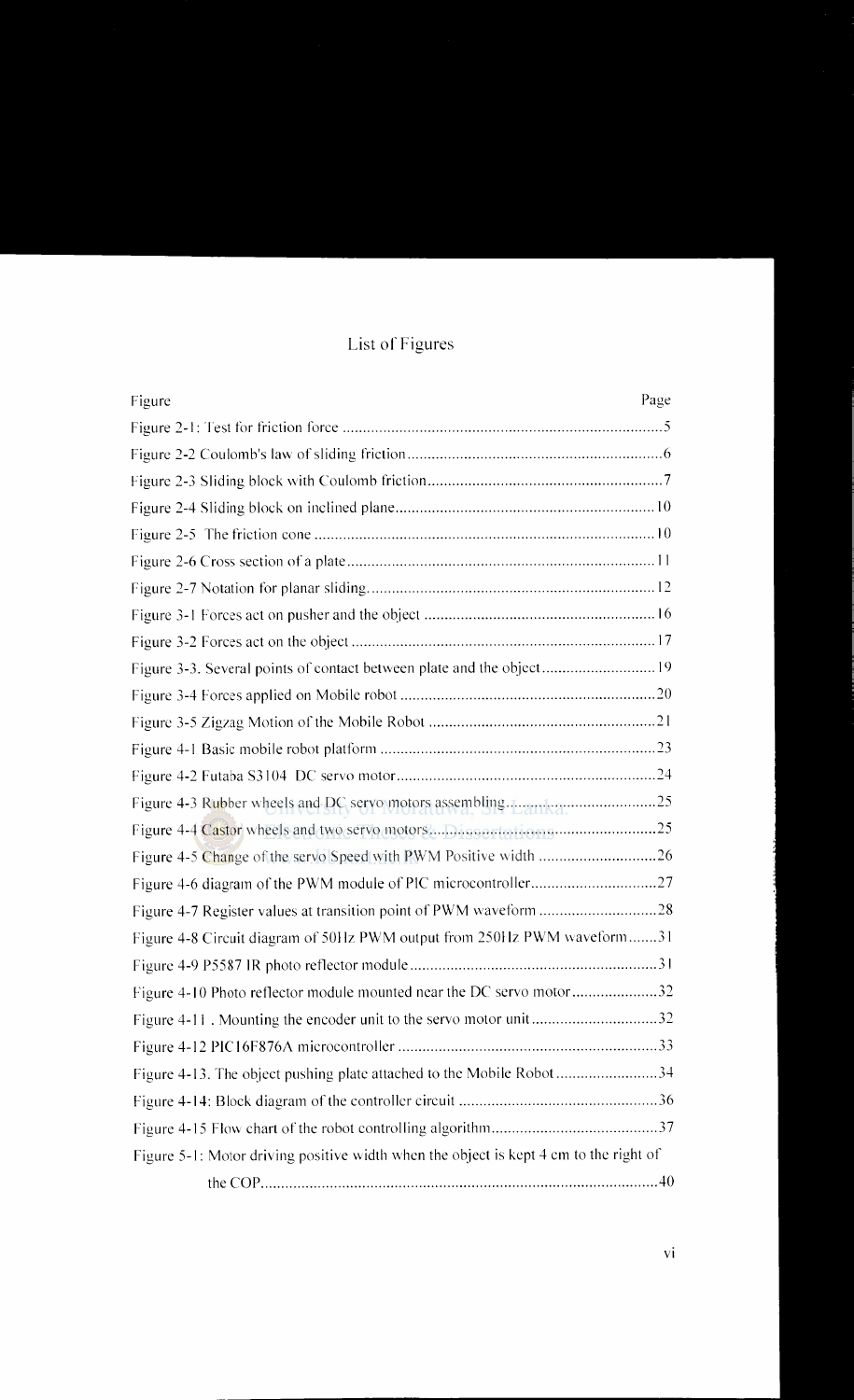| Figure 5-2: Motor driving positive width when the object is kept 9 cm to the right of  |
|----------------------------------------------------------------------------------------|
|                                                                                        |
| Figure 5-3: Motor driving positive width when the object is kept 13 cm to the right of |
|                                                                                        |
| Figure 5-4: Motor driving positive width when the object is kept 3cm to the right of   |
|                                                                                        |
| Figure 5-5: Motor driving positive width when the object is kept 7em to the right of   |
|                                                                                        |
| Figure 5-6: Motor driving positive width when the object is kept 11cm to the right of  |
|                                                                                        |
| Figure 5-7: Deviation of the COF of a cylindrical shaped object from the center of     |
|                                                                                        |
| Figure 5-8: Deviation of the COF of a rectangular cuboid shaped object from the        |
|                                                                                        |
| Figure 5-9: The effect on positive pulse width when the weight of the object changed   |
|                                                                                        |
|                                                                                        |



University of Moratuwa, Sri Lanka. **Electronic Theses & Dissertations** www.lib.mrt.ac.lk